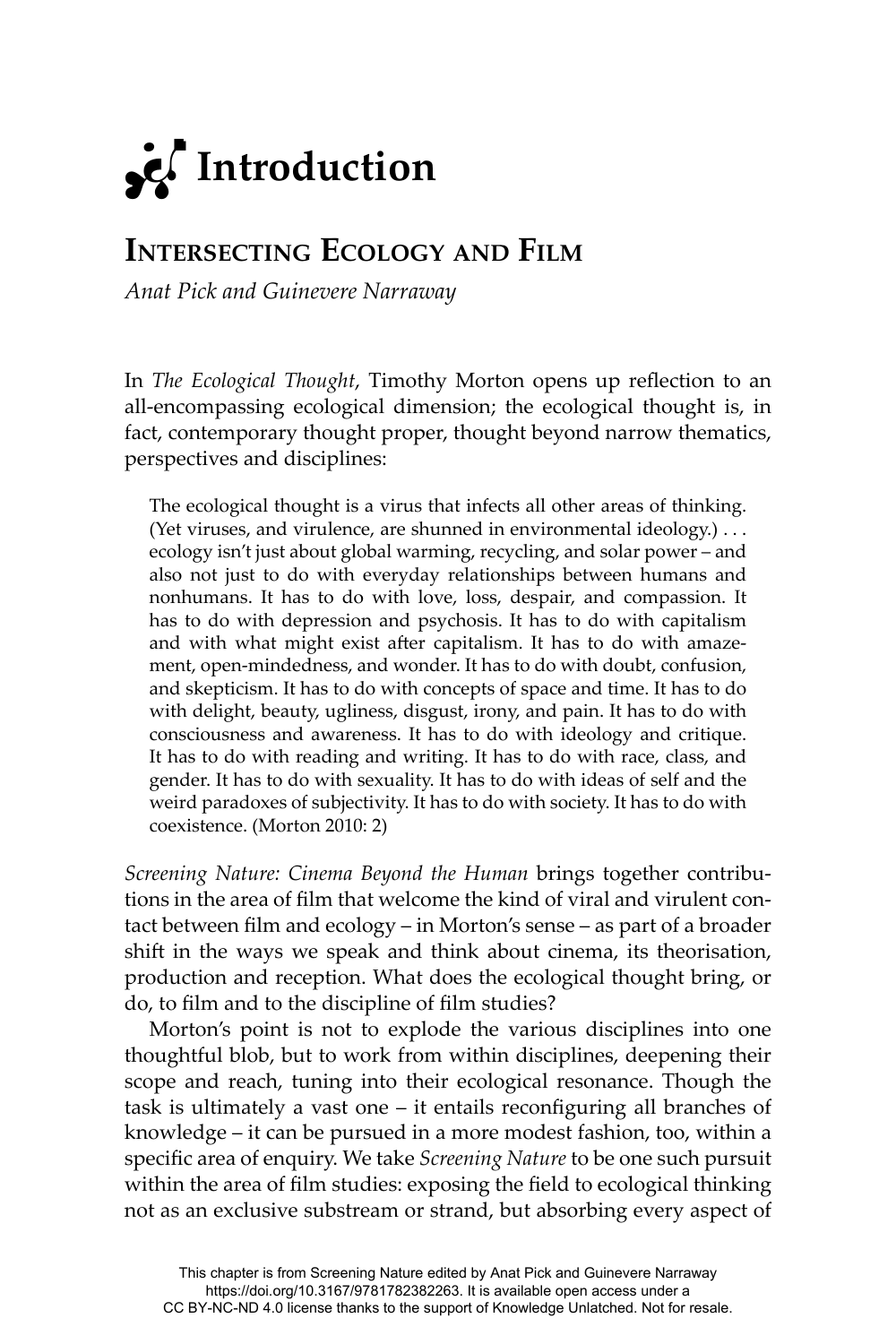the study and understanding of film. In the following pages, we wish to lay out some of the key aspects of an ecological thinking of cinema and their implications for both film studies and film theory.

Whether and how cinema registers, records or reveals the material reality of its objects; the place of moving images, photographic or digital, in the audiovisual representation of the world; the relationship between film and what the philosopher Tom Regan (1983) called 'subjects-of-a-life' (sentient human or nonhuman animals); as well as the relationship between film and plant life and inanimate matter, all are ecological matters in the widest and most profound sense of the word. This link between film and the physical world has been a central theme in the study of film and film theory, most notably in the classical theories of cinematic realism of Siegfried Kracauer and André Bazin. Each in his way, Kracauer (1960) and Bazin (2005: 9–16) argued for the affinity between film's photographic ontology and the reality it captures.

Bazin situated cinema at the juncture of filmmaker, camera, and the world. The complex relationship between these three points is, for Bazin, revelatory and affirms – empirically and morally – the reality of the world and the realism of the medium. As will become clear throughout the volume, Bazinian realism is a key framework, which several of the contributors work with or push against. Not all the authors collected here subscribe to Bazin's realist premise. Contributors differ in their understanding of the relationship between the medium and the physical world, and, in particular in the case of digital filmmaking, the link with nature requires new kinds of articulations. Indeed, the proliferation of digital media has exacerbated, not lessened, the need to question film's link to the world. Bazin is a benchmark of sorts for thinking about cinema's commitment to the world. Seen in this way, as a collective offering of multiple perspectives on the relation between film and its diverse environments, we hope *Screening Nature* extends the debate on cinematic realism. What everyone seems to agree on, however, is that realism in whatever version attends to those nonhuman elements in which film is bound up, and contributes to seeing, understanding and speaking about cinema beyond the human.

Film theory and film studies have only recently rediscovered what is surely most visible about film: its entanglement in the world it shoots, edits and projects. As a representational art, film screens nonhuman nature as both revelation and concealment. The ambivalence of the screen and of the act of screening, whether as projecting and exhibiting or as filtering and veiling, comes to define film's relationship to its own materiality: its locations, onscreen lives, mise-en-scène, narrative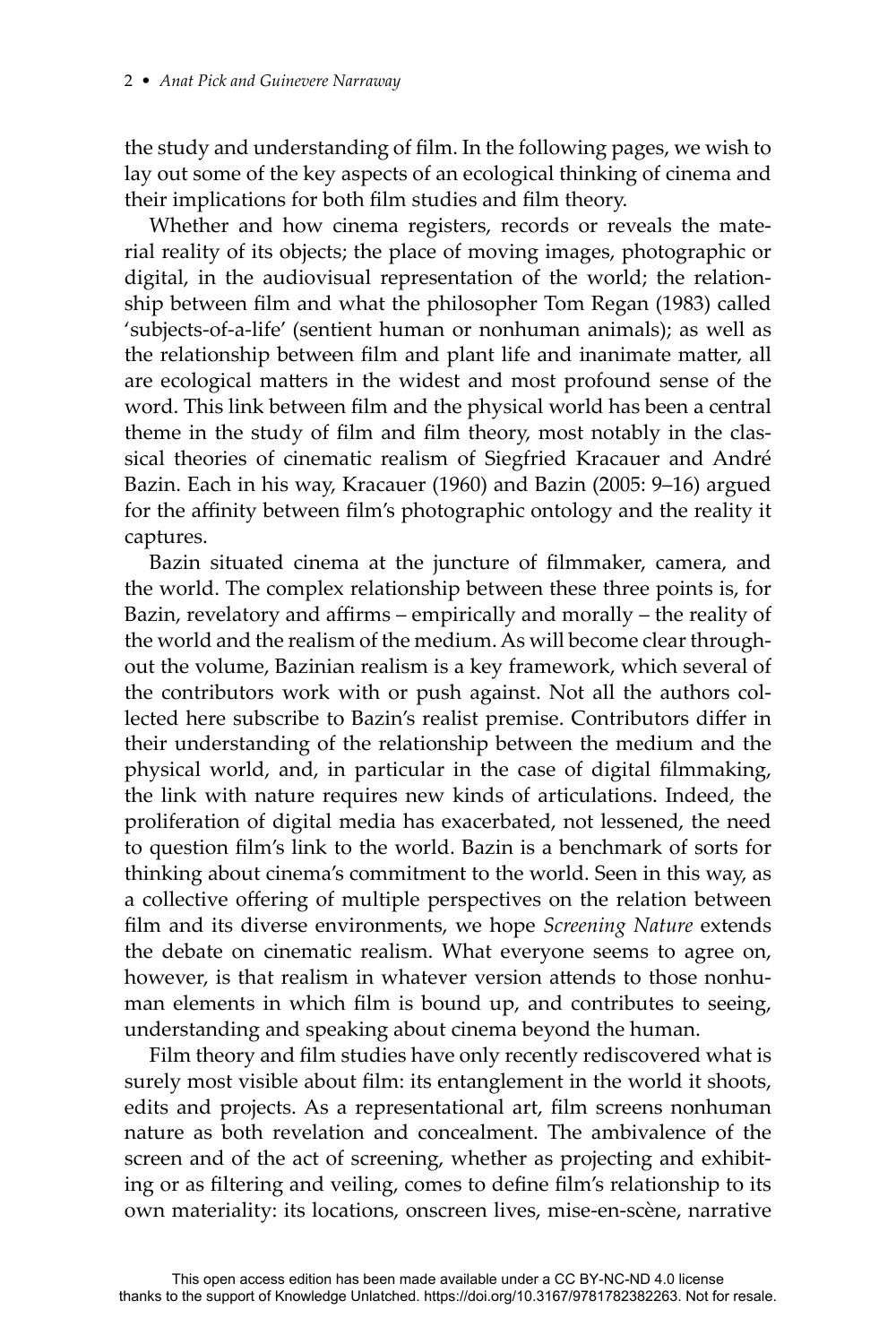structures, spectators, exhibition spaces, its carbon footprint and chemical building blocks, from celluloid to silicon. All of these are part of cinema's diverse ecologies.

The glaringly obvious fact of film as a consumer and emitter of fossil fuels has been vastly overlooked in film studies and theory alike. Nadia Bozak's groundbreaking study *The Cinematic Footprint: Lights, Camera, Natural Resources* promises to transform our understanding of film by exploring cinema's energetic entanglements. Bozak's excavation of cinema's 'resource politics' (2012: 1), its participation in 'hydrocarbon culture' (ibid.: 9), is a corrective, shifting attention from critiques of political economy to those of the energy economy of film (ibid.: 9). Here is the second crucial indexical link to the world that has nothing to do with cinema's photographic specificity. If, for classical realists like Kracauer and Bazin, the world imprints itself on the filmstrip in the biochemical encounter between light and emulsion, film in its various technologies (analogue, digital, live action, or animated) also imprints itself on the world. The same is true for nonhuman animals, whose byproducts are part of the photographic and media apparatus (from the oil used to power film production, transmission and consumption, to the collagen-containing gelatin of the filmstrip emulsion, or the stearic acid in the plastic parts of computers), and the human labour in front of and behind the camera: animal life is quite literally the stuff of images.

This two-way imprinting process makes film an ecological 'fact on the ground' (beneath the ground, in the seas, and in the air). A revised ontology of the cinematic image is thus one that acknowledges the 'resource-derived, energy-driven essence of moving images' (ibid.: 11). This ontology begs the question of whether film of whatever extraction can be part of an environmentally sustainable economy. So mutually dependent are cinema and natural resources that Bozak (ibid.: 2) asks 'how might an end of oil affect not only the functioning of society and culture at large, and on a global level, but also, as a consequence, the way moving images are produced and received?' In the digital age, images have become a cheap and pervasive resource in their own right, consumed (at a yet unquantified and unqualified environmental cost) by a growing global, increasingly digitally-networked populace, as well as used to educate, advocate, and agitate for personal, social and political changes in relation to the pressing issues of climate change and global warming. Instead of classical notions of indexicality, then, we are dealing with materiality, which both photographic and digital images share; and this materiality is, in turn, indexical in that it refers moving images to the world that resourced them. This hinge or hook that connects the image to the world has yet to become an integral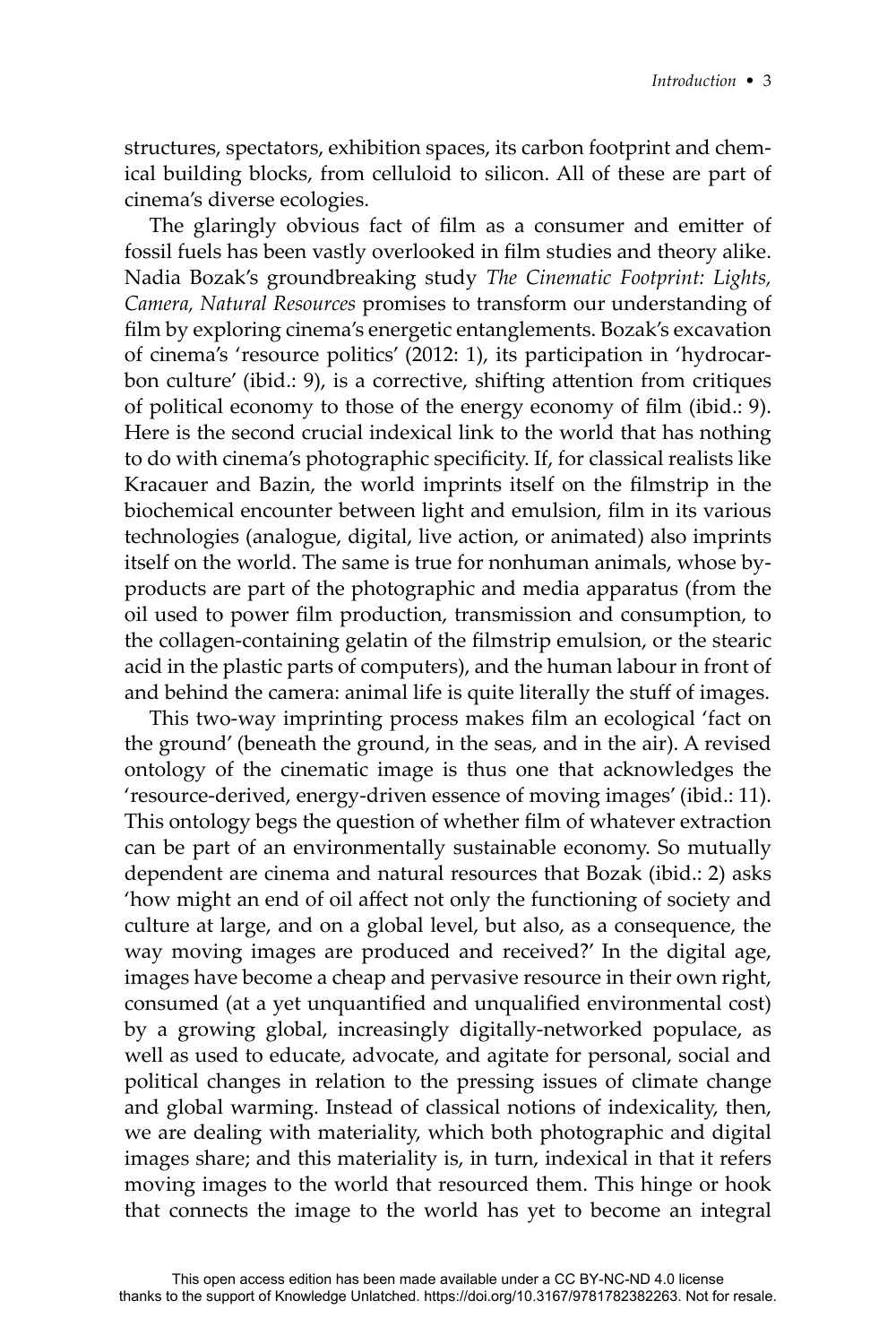part of the study of film. As Bozak explains, 'Now, at this moment, the theory, history, and practice of making films can assume an explicit awareness of environment, that images, however intangible or immaterial they might heretofore appear to be, come bearing a physical and biophysical makeup, and leave behind a residue – a cinematic "footprint", as it were' (ibid.: 8).

A considerable number of the volume's contributions (Armatage, Chang, Ingram, Mayer, Narraway, Packwood Freeman and Tulloch, Panse, and Pick) engage Bozak's view that 'as environmental politics saturates the imagination and populations become more self-aware (if not self-regulating) in their ecological behavior, cinema can be seen [sic] an ecological practice' (ibid.: 8).

As *Screening Nature* is not specifically devoted to the 'cinematic footprint' of moving images,<sup>1</sup> it is all the more important to establish this aspect of the intersecting of ecology and film as an indispensible environmental premise. Bozak's study begins with the image of the seal hunt in Robert Flaherty's *Nanook of the North* (1922). The seal's blubber provides the caloric energy the Inuks need to survive in the Arctic, and it also fuels Flaherty's film production. The analogy of 'a filmmaker and a hunter's parallel search for energy' (Bozak 2012: 189) is encapsulated in the film still as a 'resource image' (ibid.: 2). In this volume, our relation to animals turns in a different direction, away from animals as raw material and towards the paradigms of animal ethics and animal rights. We see these as integral to the intersecting of ecology and film.

In these expanded, and contested, eco-cinematic terrains, speaking specifically about filming nature or of the genres of nature and animal films makes little sense. For each and every film, whatever else it may be, is first and foremost a record of a relationship to the material world and the forging of a cinematic habitat. We are not talking solely about the cinematic inscription of the world but of filmic environments and microenvironments, and of film as an environmental relationship.

Accordingly, this collection does not focus only on nature and animal films, though it includes those too. We take as a point of departure films that foreground ecology in the wider sense of the word. The chapters in this book are primarily interested in how something that figures as 'nature' becomes entangled and enmeshed in everything else. Many of the concerns Morton mentions are found here: ideology, race, class, gender and sexuality, interspecies relations, questions of justice, politics and aesthetics. Rather than closing in on nature as a separate or reified cinematic entity, we think of nature as an opening onto a myriad of concerns that have to do with everyday life, history, the political and the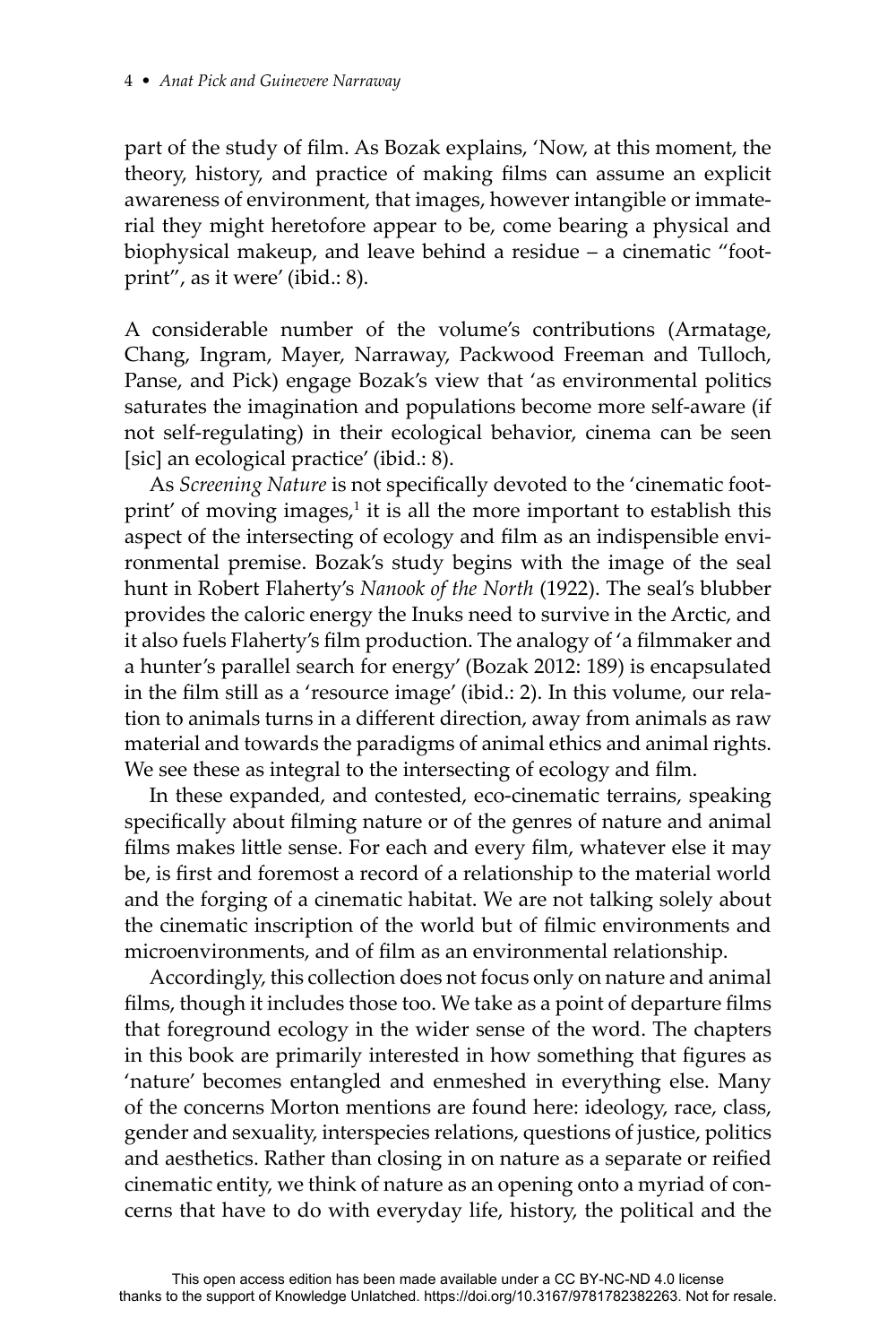formal. Seeing nature as present where it traditionally is not, embedded in the most 'human' places and spaces – and vice versa, recognising our attempted domination of nature at every turn – is not to make the specific concerns about ecological emergency dissipate or disappear. A sense of urgency motivates the chapters in this book, and we take the 'ecological imperative' as the backdrop to the work.

We are not directly concerned here with tracing the conceptual slippage of terms like 'nature', 'the environment' or 'the natural world'. The series of readings in *Screening Nature* as well as the collection's title already imply such an erosion of certainties. We hope the collection offers a well-rounded demonstration of cinematic ecology in action. These demonstrations are, of course, far from exhaustive – they offer a sample, and a varied one at that, of the ecological thought in film texts and critical practices. The volume's interests span the outputs of particular historical moments and regimes, such as the Soviet Union, contemporary Thailand and Bosnia, formal experiments that disrupt conventions of the human foreground and the nonhuman background, the commercial vicissitudes of wildlife filmmaking, media activism for animal liberation and on the issue of climate change, and the convergence of film form, ecological and religious practice.

If there is an arc to *Screening Nature*, it is the idea that cinema (like other arts) is ecologically oriented and zoomorphic: it expresses the interconnectedness of human and other life forms, our implication in and filtering through material networks that enable and bind us. Film practice, history and theory need to address the zoomorphism of the cinematic medium, not in order to undo the human in a bid for naïve 'renaturalisation', but because human exceptionalism makes for poor cinema, for a less interesting and certainly less relevant art. Ecocinema at its best, we would argue, interrogates the chafing of the human against (and along with) everything else.

## **The Nature of Film Studies**

The contributions to this book are part of an effort to inscribe ecology and nature back into film studies, back to where nature has always been, in the hope of encouraging to normalise, even institutionalise, a more ecocentric attention to cinema – attention to the interdependence of the natural world and humans within it as part of the study and practice of film. For this purpose, green and activist films are not privileged categories. Rather, we are interested in how political, ethical and formal discourses come to bear on cinema's relation to nonhuman nature and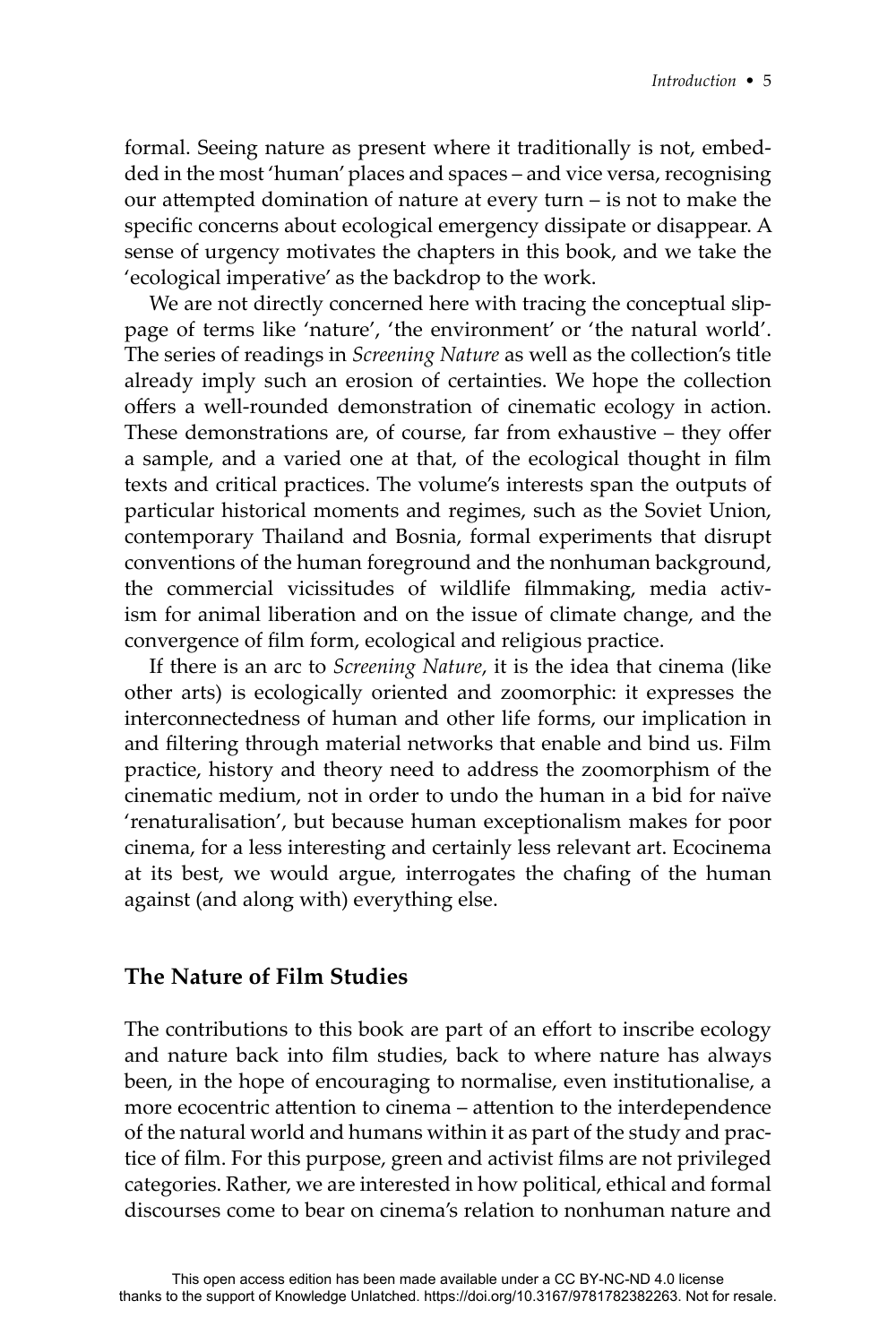nonhuman beings. We are also keen to show how aesthetic concerns are inseparable from the material and formal possibilities inherent in nature, which film responds to or invokes. Finally, as discussed above, film as environmental practice signals beyond the textual and symbolic properties of nature towards the web of material and social interactions that underpin the production and dissemination of film. It is not, therefore, simply a matter of claiming that nature is central to film but of showing how film and nature commingle in culturally situated and context-specific ways.

As much of film studies carries on anthropocentrically in ways that single out humanity and obscure the convoluted relations between humans and what Donna Haraway (2008) calls our nonhuman 'messmates', a growing body of work in the field is acknowledging the mutual exchanges between human and nonhuman animals and their environments. Gregg Mitman's *Reel Nature* (1999), Derek Bousé's *Wildlife Films* (2000), David Ingram's *Green Screen* (2004), Sean Cubitt's *EcoMedia* (2005), Cynthia Chris's *Watching Wildlife* (2006), Robin L. Murray and Joseph K. Heumann's *Ecology and Popular Film* (2009), Scott MacDonald's *Adventures of Perception* (2009), Paula Willoquet-Maricondi's *Framing the World* (2010), Graeme Harper and Jonathan Rayner's *Cinema and Landscape* (2010) and Stephen Rust, Salma Monani, and Cubitt's *Ecocinema: Theory and Practice* (2012) all link the natural environment to the moving image, while Akira Mizuta Lippit's *Electric Animal* (2000), Jonathan Burt's *Animals in Film* (2004), Raymond Bellour's *Le Corps du cinéma* (2009), Anat Pick's *Creaturely Poetics* (2011) and Laura McMahon and Michael Lawrence's forthcoming *Animal Life and the Moving Image* (2014) rethink film via the 'question of the animal'.<sup>2</sup>

This partial list is ostensibly divided between texts that consider nonhuman nature, and scholarship undertaking an 'animal studies' approach (as well as animal studies' intersectional, politically and ethically engaged sister area of 'critical animal studies').<sup>3</sup> Within and without film studies there is often little rapport between the fields of (critical) animal studies and environmentalism and/or ecocriticism. Our aim here is to query and blur these distinctions by bringing together an assemblage of film studies, critical animal studies, and ecocritical considerations. Collectively, these approaches could be termed 'posthuman' in the sense of looking beyond, queering or contesting cinematic forms that simply corroborate human exceptionalism, both in terms of what the films address and the ways in which they address it. This is what is meant by the subtitle 'cinema beyond the human'.

The theoretical implications of a nonhuman or posthuman cinema to the field of film studies are profound and challenge the conventionally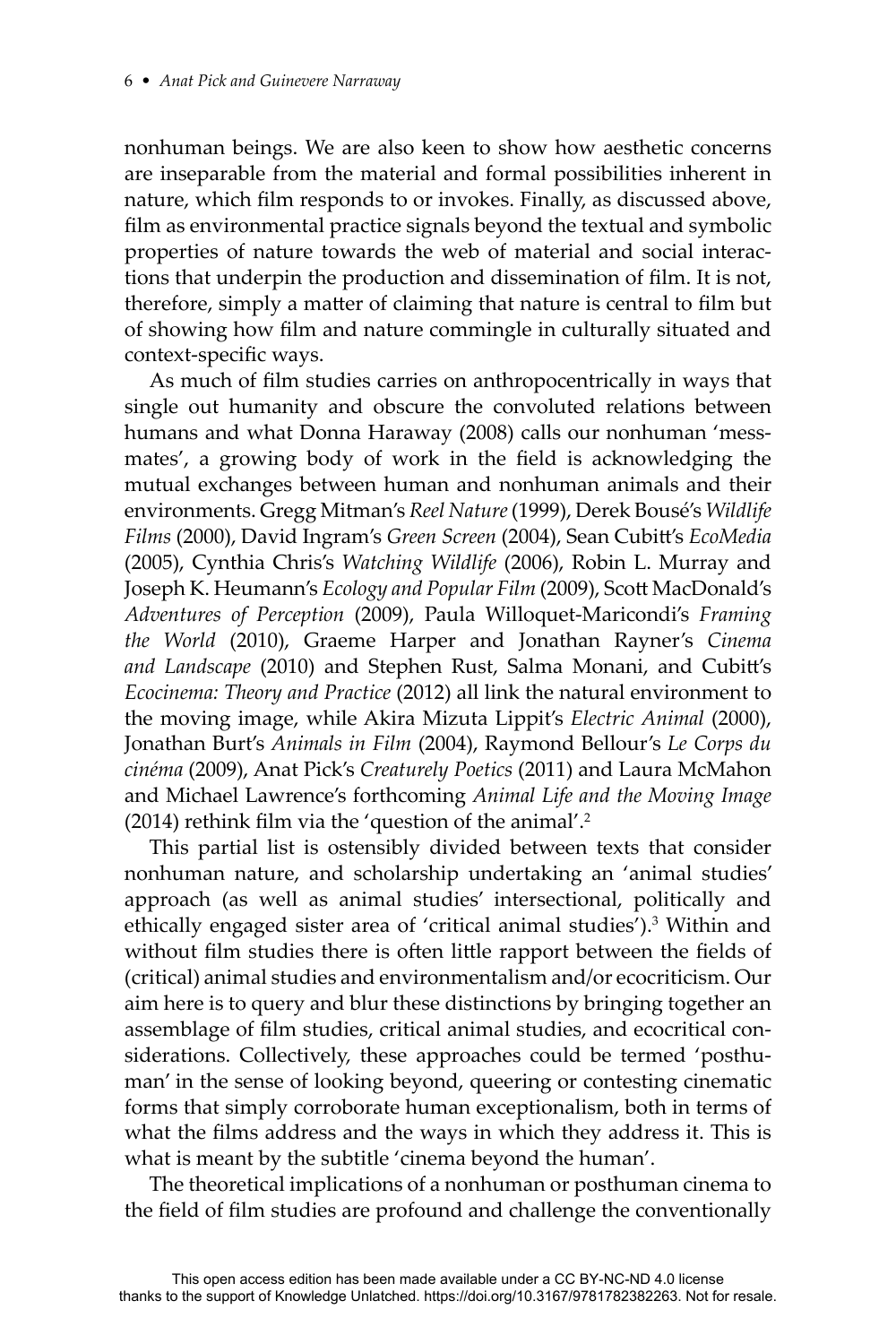humanist and anthropocentric parameters of the discipline. The book's underlying argument is, then, that by ignoring the place of the nonhuman within cinematic imagery and narrative, film studies commits itself to an unduly narrow audio-visual economy that overwrites and reduces the cinema's communicative potential. Even at its most political, film studies has tended to underplay the intertwining of historical, social and ideological concerns with the environments in which they arise and which they constitute. By treating nonhuman environments as mere backdrop or mise-en-scène – at worst as available and expendable raw material – our thinking about cinema divides up the frame between the human and the nonhuman in ways that overlook their essential interdependence and reinforces the culture/nature dualism. It ascribes to nature and humans alike a 'naturalness' they do not possess.4 *Screening Nature* strives to continue the work of revising some of the most deeply entrenched anthropocentric and, in Tom Tyler's (2013) term, 'anthroponormative' hermeneutics of film studies and apply them across the board to all of the medium's carbon-based components, from humans to animals to the film screen itself.

Several principles guided us in selecting the chapters for the book. We wanted to discuss a range of films that do not readily fit into a single genre, style or mode of production. While many of the films do foreground nonhuman animals and the environment, the authors' response to them is not limited to ecological tropes. Addressing the nonhuman is inseparable from addressing the films' broader range of concerns, from sexuality, to science, religion, social justice, aesthetics, ideology and ethics. The theoretical breadth of *Screening Nature* is thus considerable and draws on film history and theory, philosophy, cultural studies, animal studies, ecocriticism, queer theory and religious studies. The collection is also internationally intersectional. Nash (2008: 2) defines 'intersectionality' as 'the notion that subjectivity is constituted by mutually reinforcing vectors of race, gender, class, and sexuality', while for Twine (2010: 398) the intersectional approach is one 'that attempts to outline interdependencies between social categories of power'. An intersectional view considers critical and identity categories, as well as the idea of categorisation itself, as complex and multivalent. Prevalent in the areas of feminism and sociology since the 1990s, intersectionality has become 'a primary framework for thinking about multiple identities and the interconnectedness of various systems of oppression' (Mehrotra 2010: 417). Our own use of the term does not simply intersect ecology and film, but insists on the need to think through cinematic ecology with race, gender, class and species identities. That the natural world is neither the stage for nor an add-on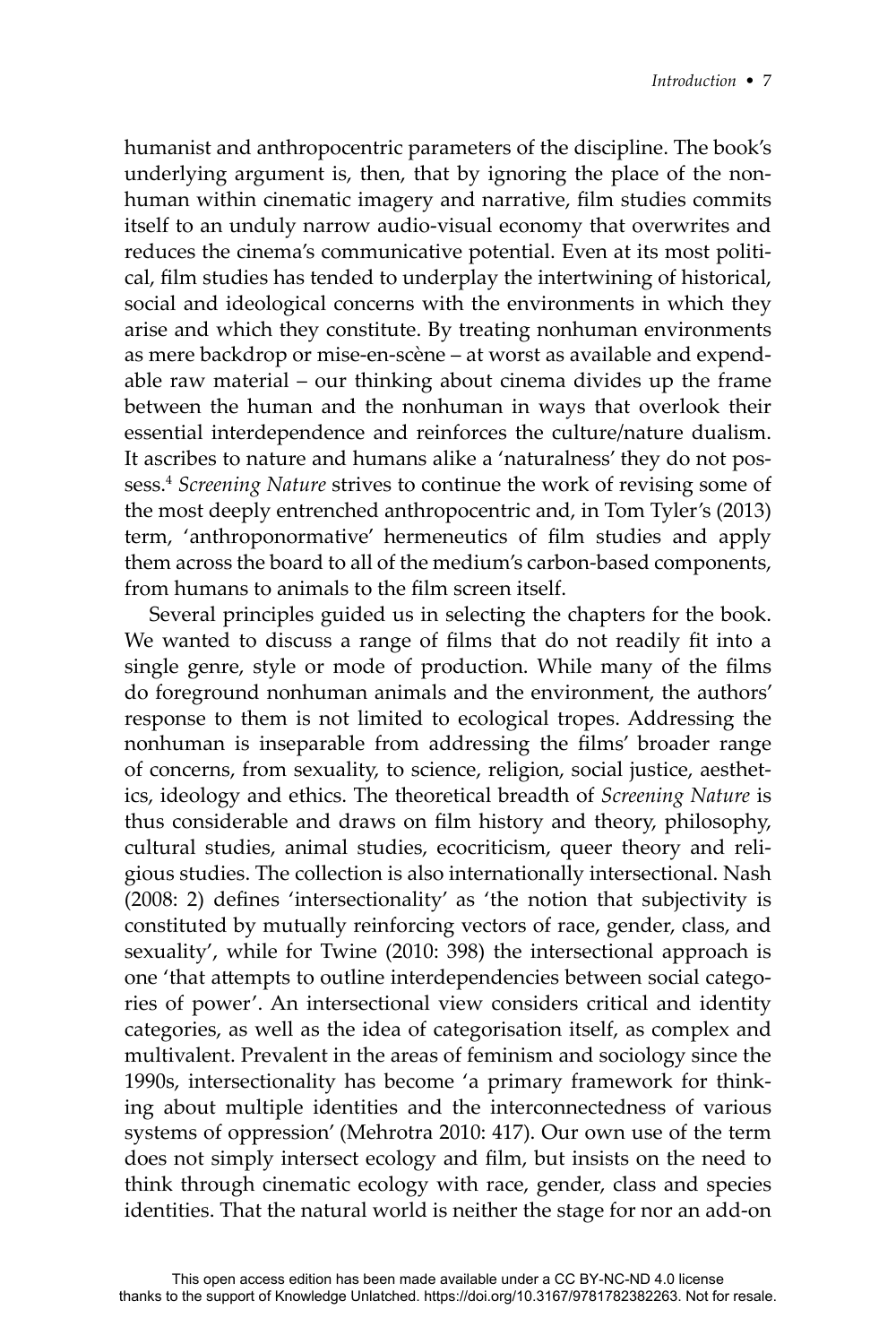to other critical preoccupations, is, perhaps, the collection's main contention. If we provide a concrete sense of the interconnectedness, complexity and promise of the ecological thought within film, then we will have succeeded in achieving our goal.

There are a number of specific objectives we wish to fulfil: firstly, we aim to call on film studies to take up nonhuman nature and nonhuman animals as proper cinematic subjects that necessarily impact on our traditional ideas about narrative, character, spectatorship and cinematic ethics; secondly, we wish to challenge pervasive clichés about nature's 'indifference', since many of the films under discussion ascribe an agency to nature, materially, symbolically or animistically.5 Jane Bennett's (2010) work on 'vibrant matter' provides a useful framework for viewing the material environment as an undervalued 'actant' with which human beings and cultures intersect and interact. Similarly, we might consider Katherine Hayles's constrained constructivism, which, while acknowledging that our comprehension of nature is determined by our physical, cultural and intellectual make-up, asserts that the natural world places limits on how we read it (Hayles 1995). Our third objective in *Screening Nature* is to challenge the idea that the nonhuman is ahistorical or immutable, a claim frequently made about nature, and which the interconnected approach aims to refute.

In filmic terms, the distinction between human and nonhuman nature can be configured as the tension between the predominance of narrative and landscape (Lefebvre 2006). As we have suggested here, reading films with an ecological eye partly means learning to see beyond the confines of narrative and story, whose natural tendency, as it were, is to suppress the nonhuman elements by relegating them to the role of setting, background or prop. At the same time, it means no longer viewing landscape – itself already a laden human construction – as passive or mute.

### **Root and Branch Interdisciplinarity: Film, Ecocriticism and Animal Studies**

This is the first time, to our knowledge, that a volume on film comprises chapters on both nature and the environment, and on nonhuman animals. By placing such chapters side by side, we are fostering a muchneeded conversation about nature and the nonhuman, not only among film scholars, but also, in a number of chapters, between practitioners of the not always happily partnered disciplines of ecocriticism and critical animal studies. *Screening Nature*'s mixture of contributions on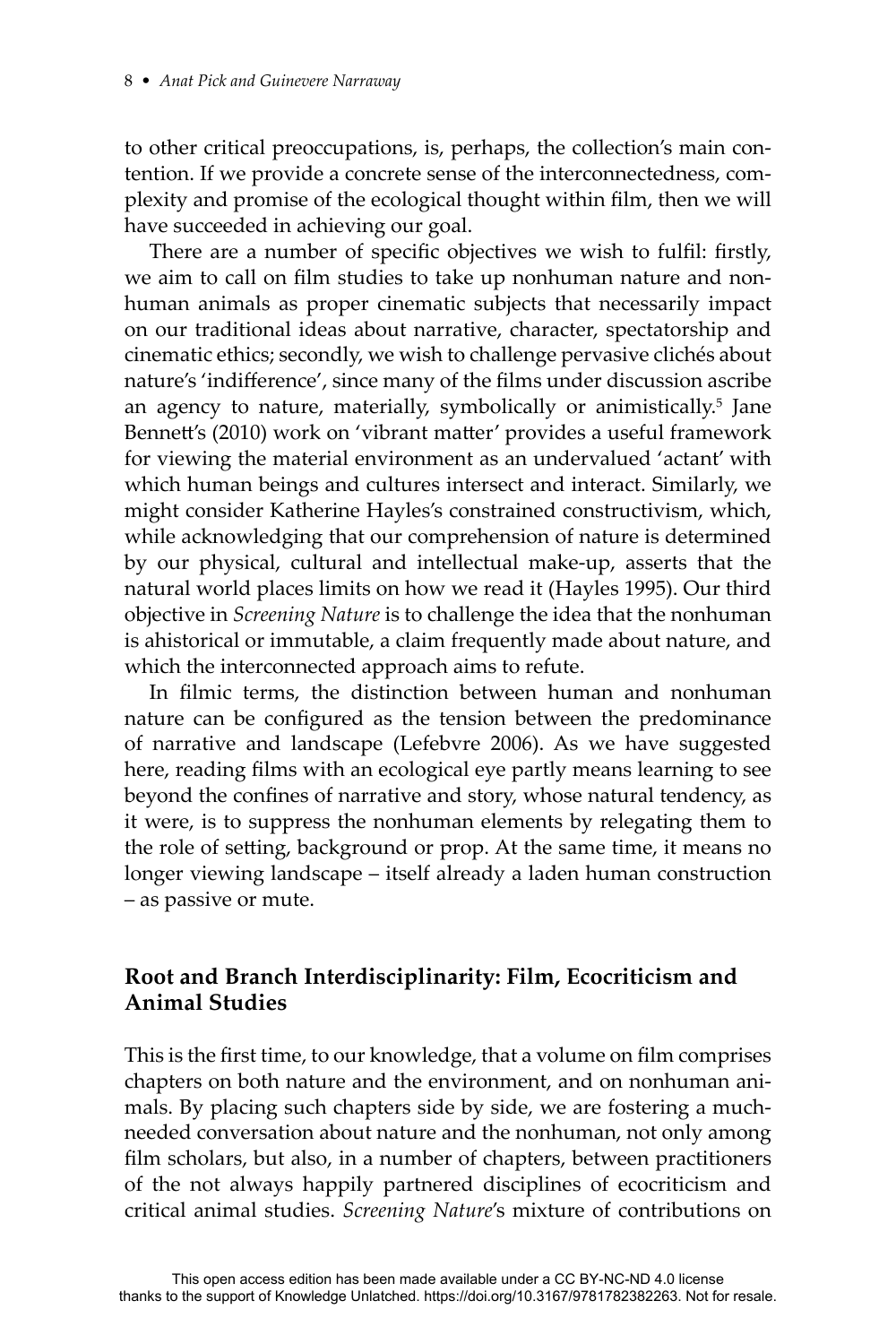the natural environment, animals, or both, reflects the various intersectional concerns about race, class, sexuality and politics. The mix is intentional and, while not intended to be harmonious, the collection is also a kind of community of ideas that we believe should inform a comprehensive look at ecology, posthumanism, animal liberation, and film. *Screening Nature* thus engages with the interpenetration of different structures of domination, including those among humans, but is underpinned by philosophical concerns surrounding speciesbased domination: the marginalisation, exploitation and oppression of the nonhuman by the human.<sup>6</sup> Therefore, although a number of the authors contributing to *Screening Nature* come neither from the field of critical animal studies nor from that of ecocriticism, it is these two approaches that, in conception and inspiration, inform the collection.

Ecocritics and animal studies scholars, however, have not always seen eye-to-eye. Generally speaking, environmental criticism does not focus on obligations to particular animals. In comparison, critical animal studies will often insist on a commitment to veganism and on ending, rather than ameliorating or managing the conditions of, human use of animals. For environmentalists, concerns over species, populations and ecosystems often trump ethical obligations towards individual animals. Animal liberation and rights discourses regard the relation to particular nonhuman persons as primary. Increasingly however, there is a need, theoretical as well as practical, to find ways of connecting the fields. Matthew Calarco (2009; 2012) works towards what he calls an ethics of 'universal consideration' that accommodates both approaches: '[R]ather than being in opposition to each other, animal ethics and environmental ethics would be seen as two distinct but complementary forms of ethical inquiry and practice that seek to challenge the limits of anthropocentrism' (Calarco 2009: 83). *Screening Nature* aims for a nonanthropocentric critique in which:

[A]nimal ethics becomes but one way among others of thinking through ethics, with specific attention given to the manner in which various animals might have a claim on us and what consequences follow from responding to such claims. That other kinds of beings, systems, or relational structures might have a claim on us is not ruled out but rather is allowed in principle under an ethics of universal consideration. (ibid.)

By placing side by side chapters that focus on the environment and others that focus on nonhuman animals, we are fostering a broader debate that confronts the differences and commonalities between the two approaches whose methods, underlying principles and conclusions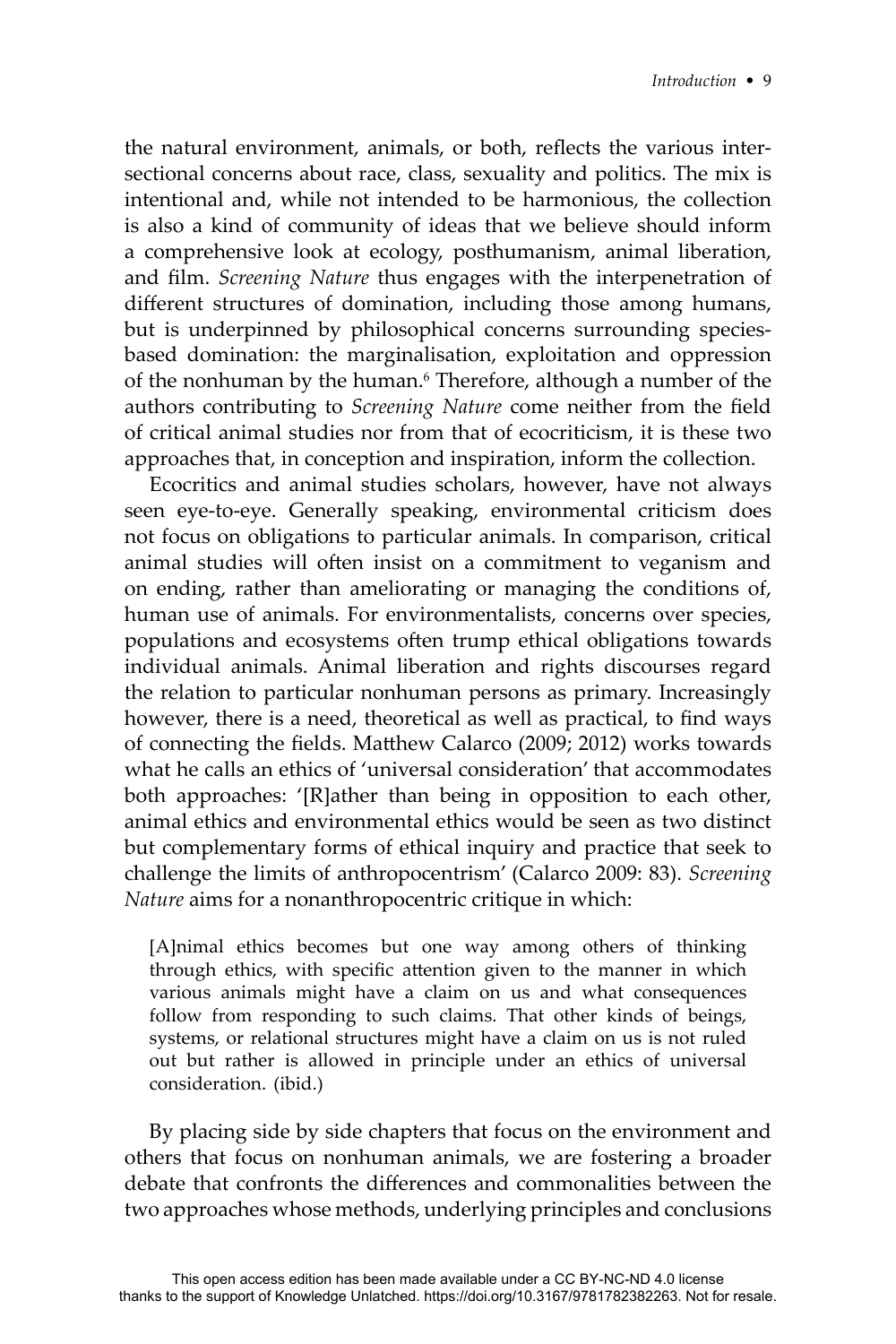sometimes chime and sometimes conflict. When writing about the moving image, whether one focuses on the environment or on nonhuman animals, we share a common belief in the significance of the nonhuman world to the work of film studies. Such posthuman commitments are important at a time when environmentalism and animal rights alike are becoming more mainstream yet, paradoxically, ecologically damaging practices and animal welfare standards (as well as the ethical standards for animals in entertainment, including film and television) are arguably at a serious low (Molloy 2013).

#### **Chapter Outlines**

The notion of an environmentally engaged cinema moves beyond what a film shows and tells us about nature towards the web of material and social involvements that underpin its production and dissemination. Film's environmental acknowledgement, as the fifteen chapters in this volume show, is manifold and does not, as we have already indicated, adhere to a particular genre or style. The book's four parts – Eco-poetics, Zoē-tropes, Eco-politics, and Eco-praxis – highlight different kinds of environmental acknowledgement. The mix of theoretical pieces, ecophilosophy, critical theory and close readings, conveys the diversity of work in the field of posthumanist film studies.

Part I, 'Eco-poetics', explores the links between filmic form and the environment. The section begins with Anat Pick's 'Three Worlds', on the ontologies of cinematic worldhood. Using Heidegger's concept of worldhood (*Weltlichkeit*) and Bazin's idea of 'the world in its own image', the chapter explores how different films that feature nature and animals invoke different understandings of the relationship between human beings and the world: the BBC's natural history series' imperialplanetary eye that oscillates between an 'acquisitive' and an 'evocative' mode; Werner Herzog's *Grizzly Man* (2005) that romantically pits 'man' against 'nature'; and the activist documentary *Earthlings* (2005), whose holistic view of a shared life on earth strives towards a multispecies conception of worldhood.

A different view of the bond between image and world is pursued in Silke Panse's chapter on experimental filmmaker James Benning. 'Images are not separated from what is depicted in them; they are part of the world', Panse writes. In this, and the companion interview with Benning (Chapter 3), Panse explores 'eco-aesthetic' cinema that opens out from the image onto the world that contains it. Read against the dominant understanding of Benning as a structural filmmaker, Panse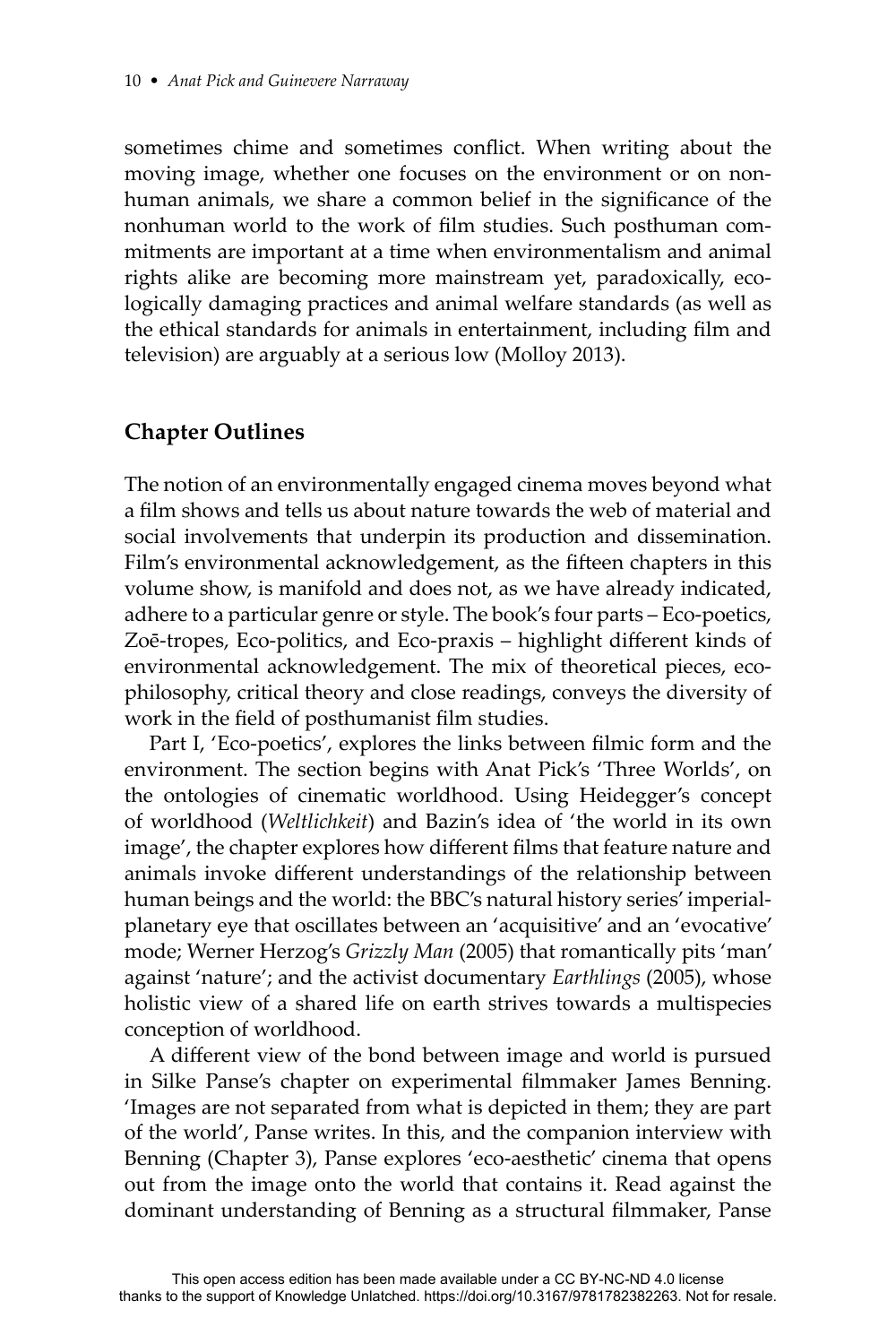retrieves the singularity and materiality that Benning's films conjure. Her critique of Bazin's realism through the idiom of eco-aesthetics insists on the consistency and continuity between the framed, profilmic event, and the world beyond (behind) the camera: 'The filmmaker or artist, the work and the "context" or the "environment"', she writes, 'all belong to the same plane of immanence', and so, '[f]ilm and video needs to leave pure aesthetics'.

Part II, 'Zoē-tropes: Envisioning the Nonhuman', examines the different configurations of the nonhuman in film. The double invocation of the cinematic apparatus in the reference to the zoetrope and the allusion to 'mere' animal life via the Greek concept of zoe (naked life, in opposition to the moral and political life, or 'bios' of man), turns to the ironies and complexities of depicting animal life on screen. James Leo Cahill's chapter tackles the visually startling aquatic film-worlds of Jean Painlevé and Geneviève Hamon via the ambiguities of the concept of anthropomorphism. 'The cinema', Cahill writes, 'may be an anthropomorphic machine, but this does not necessarily make it an anthropocentric machine'. The possibilities inherent in the anthropomorphic that emphasise the plastic, transformative, morphing and morphising qualities of cinema make it a fascinating, frequently misunderstood, trope. The shaping and reshaping that takes place in film, 'the plasticity of beings and things revealed by the cinematograph', discloses the fissures at the heart of the anthropomorphic as internally haunted, uncanny, or - in Cahill's use of Freud's uncanny and Lacan's *homme-*sick – the internal difference, longing, and malaise/mal-ease that determine human and nonhuman identity: '[T]he ambivalence of cinematic anthropomorphism, like homme-sickness and the *Unheimliche*, prevents it from becoming too stable, static, or fixed'.

The accommodation of uncanny elements in the realm of the natural and the everyday is the subject of May Adadol Ingawanij's piece on 'animistic realism' in Apichatpong Weerasethakul. Apichatpong's aesthetics is closely tied to the jungle in its mythic, semiotic, folkloric and biological diversity as an ecosystem comprising human and nonhuman entities. Using Adrian Martin's notion of *cinematic dispositif*, Ingawanij explores Apichatpong's intermedial cinema as, 'a "catalogue" of references, citations and allusions – an ensemble that presents within itself a diverse array of preexisting media, texts, myths, stories, rituals and other communicative practices'. This 'logic of assemblage' traverses past and present, material and immaterial, human and nonhuman, performing the various elements equally and realistically. The supernatural in Apichatpong's cinema is therefore neither fantastic nor haunting, but historically situated, embedded in the context of Thai colonial and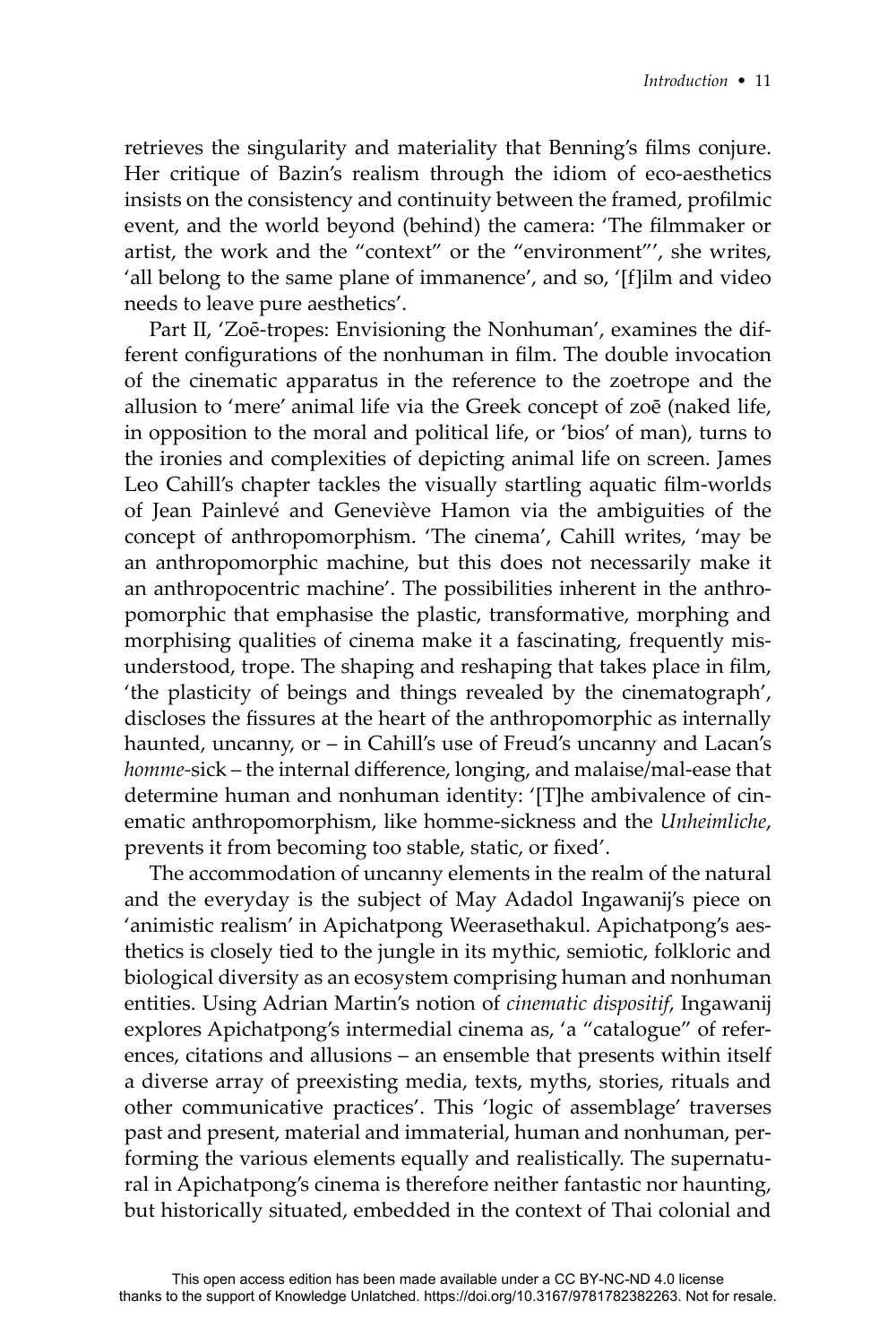postcolonial politics in the north-eastern region of Isaan, where many of Apichatpong's films are placed.

In their study of the 'activist gaze', Carrie Packwood Freeman and Scott Tulloch tackle the place of film in the biopolitics of nonhuman life. Examining the rhetoric and witnessing strategies of prominent animal liberation documentaries, *The Cove* (2009)*, Dealing Dogs* (2006), *Fowl Play* (2009), *The Witness* (2004), *Peaceable Kingdom* (2004), *Behind the Mask* (2006) and *Earthlings*, the authors claim that these films operate through a 'reverse panopticon', surveilling and exposing the concealed cruel practices of politically and economically influential animal industries, and striving to subvert, even overturn, power relations between industry, its nonhuman victims, the viewing public, and animal activists. As '[b]arriers to seeing are not just material . . . [but] also conceptual', the 'seeing' that these activist films make possible disrupts the 'hegemony of humanism'. The films push against human/nonhuman dualisms to 'promote animal rights ideology, and function as posthumanist cinema'.

Part II closes with a piece on the history of Antarctic animal imagery. Elizabeth Leane and Stephen Nicol's study ponders the unique place of 'the contradictions and incongruities that frequently characterise human relationships with animals' in early Antarctic exploration films. The gap between onscreen animal attractions – including dogs, ponies and native species like the Emperor penguin – and their (offscreen) killing and consumption by the expedition complicates our understanding of human–animal relations and its portrayal in film. The 'central narrative link between wildlife and the human drama – the reduction of the former to food to enable the latter – was not one that the expeditions were keen to showcase visually'. Two main examples of early Antarctic films, *90˚ South* (1933) and *South* (1919), establish many of the conventions of the wildlife film to come, including a composite narrative, characterisation and storytelling, anthropomorphic identification, the appeal to recognisable gender roles, and an enduring fondness for penguins (see *March of the Penguins* [2005] and *Happy Feet* [2006]).

Sophie Mayer's chapter 'Dirty Pictures', which opens Part III on the eco-politics of film, is a deft illustration of the volume's intersectional bias. Mayer moves across registers, using the migratory agency of water to explore desiring exchanges between bodies – personal, geographic, and political – through the idea of miasmic contagion. In the films of Apichatpong Weerasethakul, Lucrecia Martel, Tsai Mingliang and Sarah Turner, Mayer claims, water dampens conventions of Euro-Western narrativity and heteronormativity, not merely by seeping through boundaries but by the very fact of water's pollutedness. Sexual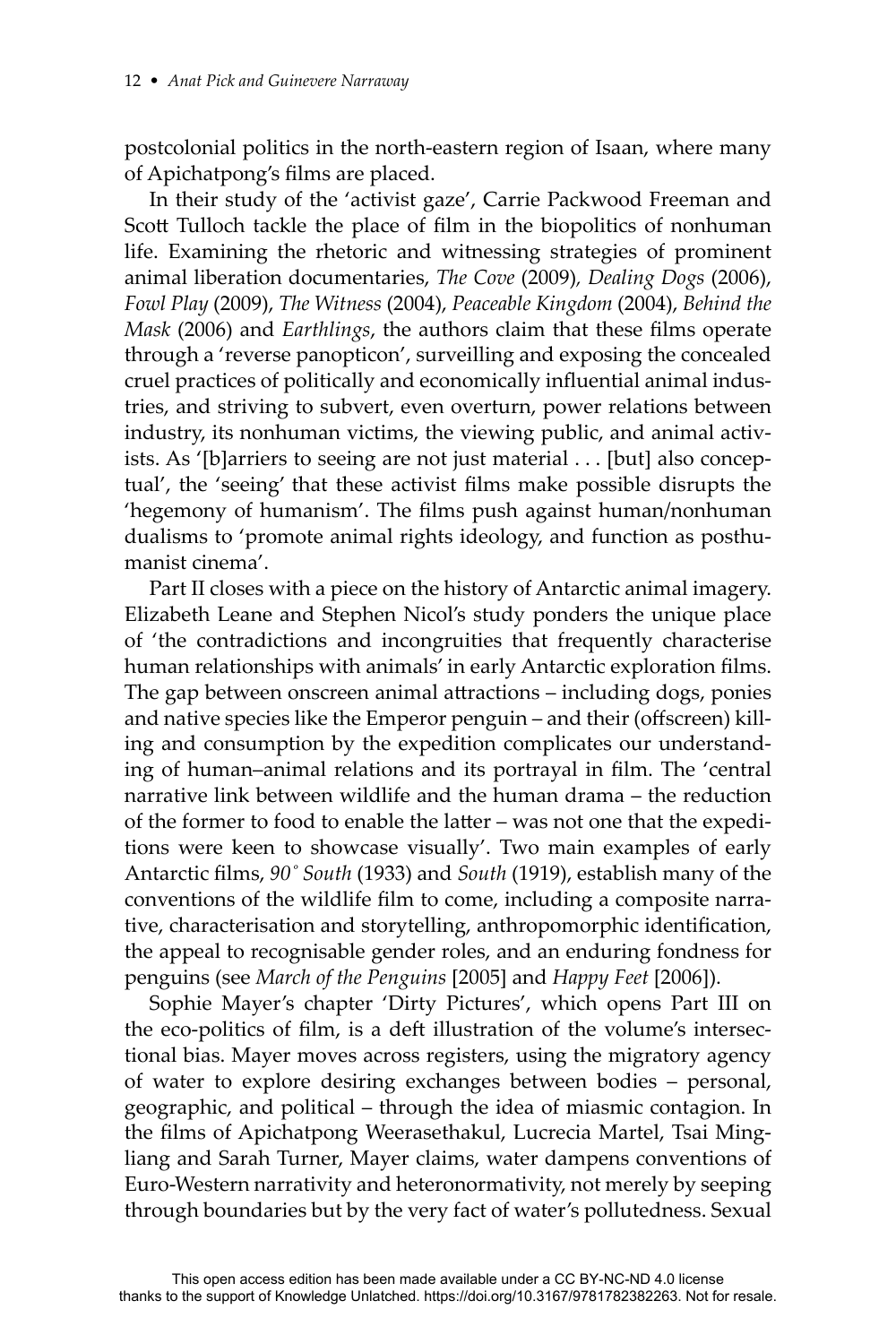and neoliberal politics are explored via the symbolism and osmosis of water as a queer and queering medium, the subject of exchanges between personal and national bodies.

Elana Gomel chooses to write about a lesser-known genre of Soviet cinema: science fiction (SF). Soviet SF has recently enjoyed a small revival (in 2011 the British Film Institute ran a retrospective of the genre), not only because of the new availability of Soviet SF titles but also because SF is a significant testing ground for the ideological permutations of what Gomel calls 'Soviet civilization', a platform for communicating many of the Soviet Union's political hopes and dreams in the making and unmaking of the Communist utopia.7 Gomel challenges accepted wisdoms about Soviet cinema, in particular reductionist dismissals of its socialist realist style, and opens up the Stalinist and post-Stalinist period to formal and political revaluation. The relationship to nature emerges as an index of Soviet utopianism, its aspirations, failures and achievements.

If the U.S. is in more ways than one a mirror image of the USSR, Claire Molloy's chapter on *Avatar* (2009) examines America's ideological investment in nature. As with its Soviet counterpart, American SF reflects the self-fashioning of the American empire. Hollywood constructs nature as both fragile and retaliatory. Molloy focuses on the relationship between gender and narratives of domination that underlie *Avatar*'s treatment of nature and nonhuman animals. While much has been written about *Avatar*'s colonial and racial discourses with regard to 'indigenous' bodies, less has been said about the intersecting of colonising and gendering discourses, and the domination of animals. By examining 'how fantasies of colonisation sustain, and even promote as environmentally sensitive, the subjugation of animals through the intersections of gender and race', Molloy brings out some of the ideological and philosophical tensions between environmental and animal ethics.

In the last chapter of this section, Steven Eastwood and Geoffrey Alan Rhodes reflect on the making of their codirected film *Buried Land* (2010). Eastwood and Rhodes question what it means to document the story of the Bosnian pyramids, a cluster of pyramid-shaped hills near the town of Visoko. The making of these 'ancient' pyramids, a combination of local mythmaking, archaeological heresy and entrepreneurship in postwar Bosnia, becomes the subject of the documentary, selfreferentially entangled in questions of representation and truth. The blurred boundaries between natural and manufactured topographies parallel debates on the alleged transparency of documentary truth. The story of *Buried Land* therefore comes to mirror the story of the Visoko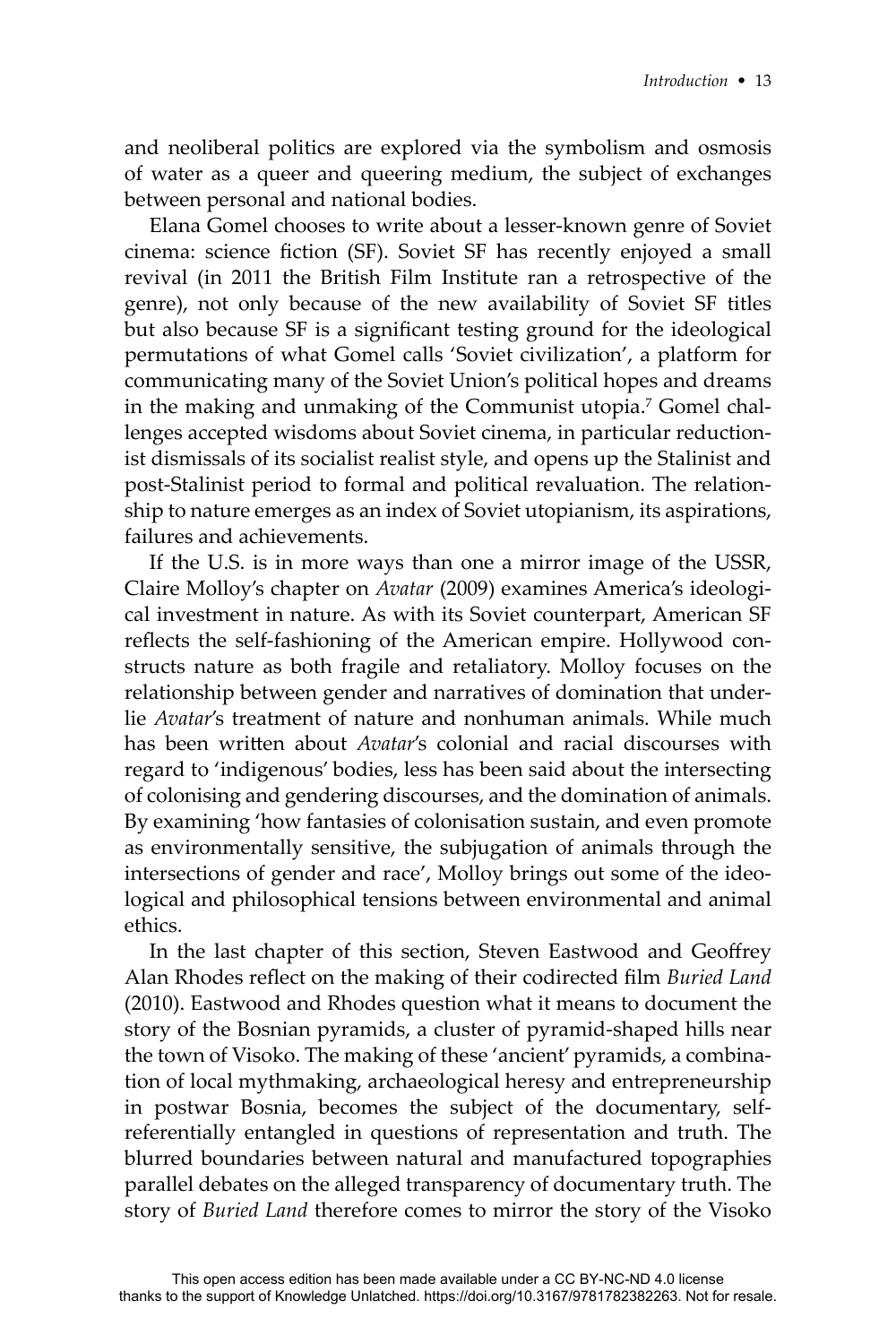pyramids, the production of film and the production of landscape, both of which are processes that unsettle the notion of 'naturalness' – the present and unstaged reality – of documentary film.

Part IV, 'Eco-praxis', turns to filmmaking itself as a form of environmental practice. *Screening Nature* comes full circle with Guinevere Narraway's discussion of 'ecopoiesis' in the work of experimental filmmaker Rose Lowder. Lowder's work is informed by an ecological ethic involving a production practice that has a low impact on the environment. Moreover, her method is consciously and politically embodied and emplaced. She films in local and familiar places and accepts the accidental technical, natural and social events that occur during and after filmmaking, responding to the exigencies of her tools and the environment by incorporating them in her work. Yet Lowder's filmmaking is nevertheless deeply formal and structured. This reflects a concern with waste, both literal (the squandering of film stock) and metaphorical (the effusion of images). It is through her highly structured yet pleasurable and receptive texts that Lowder undermines the culture/nature dualism in her work, disrupting our conventional ways of seeing nature and opening up the possibility of a relationship of mutuality with the nonhuman.

A different escaping of dualisms is explored in Chia-ju Chang's chapter on spectatorship as a form of Zen Buddhist practice. Through the viewing practices they encourage, films do not only express but may also embody a spiritual-ecological awareness that draws on the nondualisms of Zen. While aspects of Buddhism like *ahimsa* (nonviolence) have been widely recognised for their 'green' and animal rights potential, the 'soteriological aspect of Buddhism has not been fully articulated with regard to its ecological relevance'. Focusing on Bae Yong-kyun's 1989 *Why Has Bodhidharma Left for the East?*, Chang reads the film's invocation and incorporation of *kōan* practice (the method of Zen training that proceeds via a series of questions or narratives designed to deliver the student beyond his or her dualistic attachments) not as a retreat from or critique of the supposed ills of contemporary life but as a way of showing 'how filmmaking practice and film art can be a form of religious experience'. Approaching *Bodhidharma* as a '*kōan* film', Chang argues that it invites a mode of viewing that rehearses meditation and *kōan* practice, and shows how film itself can function as 'an agent of transformation of ecological consciousness'.

A different mode of eco-praxis is critiqued in David Ingram's piece on *An Inconvenient Truth* (2006), a veritable classic of environmental documentary. Ingram is concerned with how ecologically oriented films communicate their message to bring about change. He examines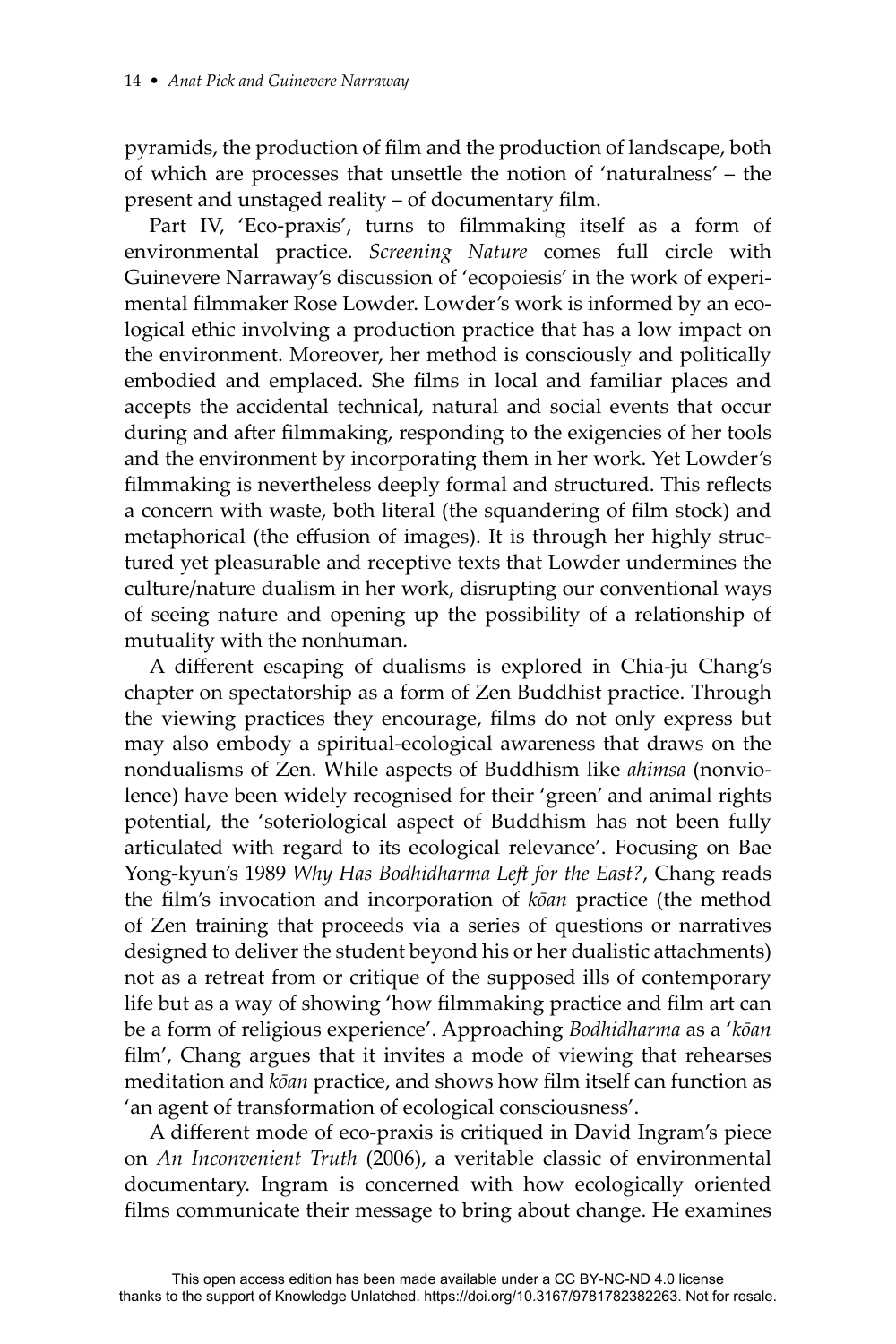the film's argumentative strategies vis-à-vis its scientific credentials. The demands of scientific nuance and specialisation on the one hand and the need for 'epistemological closure' in the public sphere on the other produce the 'narrative of scientific consensus and epistemological certainty over the theory of anthropogenic global warming' central to *An Inconvenient Truth*. Gore's 'rhetoric of scientific certainty', Ingram shows, is not only fodder for climate change sceptics but has come under critique from the political Left. Beyond the specific issues raised by *An Inconvenient Truth*, then, Ingram considers the 'validity of Enlightenment notions of rationality and science' and sheds light on the difficulties in harnessing scientific evidence for the purpose of social persuasion.

We close with a chapter on film's exhibition context. Kay Armatage provides a comprehensive critical overview of different festival outlets for a (broadly defined) ecocinema, and looks at some of the problems generated by the rise and rise of environmental film festivals. Her close look at Planet in Focus offers a case in point for the growth and mainstreaming of ecologically themed film events, central to ecological outreach and activism yet part of the growing commercial awareness around the production and dissemination of nature films. Planet in Focus, Armatage shows, has expanded from a niche to a wider public event and, though expansion brings with it its own complications, it signals the welcome maturation of the environmental movement. Armatage's piece paves the way for further considerations of the potentialities, pitfalls and obligations of public – artistic, commercial and activist – engagement at the intersection of ecology and film.

## **Notes**

- 1 Narraway's chapter touches on the environmental impact of filmmaking through her discussion of Rose Lowder's work. Lowder's films represent an environmental activism both in terms of Lowder's efforts to produce low impact texts and through the potential of her films to change the viewer's engagement with the more-than-human world.
- 2 The list is partial and does not include contributions to ecocriticism that pioneered the linking of ecology and literature, such as Lawrence Buell's *The Environmental Imagination: Thoreau, Nature Writing, and the Formation of American Culture* (1995). Moving image work followed suit, and the present book aims to push further the environmental paradigm shift in the study of film.
- 3 Although different scholars prefer different labels (or none at all), and while there is much crossover between the two fields, the distinction between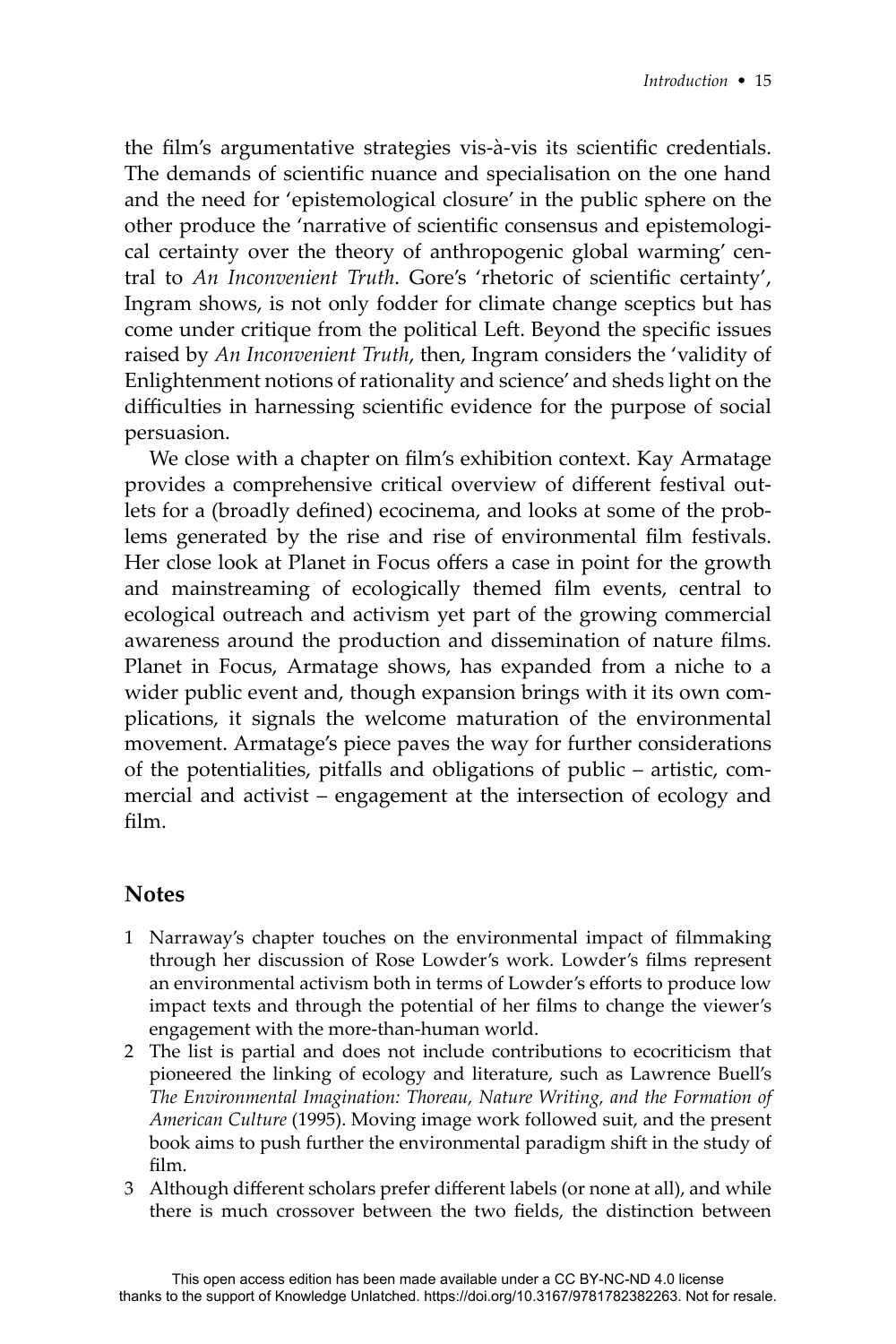animal studies (AS) and critical animal studies (CAS) is largely a matter of political emphasis. AS explores various aesthetic, philosophical, and interdisciplinary questions pertaining to animal representation, human–animal relations and the human/nonhuman boundary. CAS espouses a commitment to animal liberation and veganism, with activist links to other social justice movements. Much work in CAS is thus intersectional, working on the continuities of oppression of human and nonhuman animals, bringing together feminism, anti-capitalism, LGBTQ, race, and ethnic minority rights. See the Institute for Critical Animal Studies website, http://www.criticalani malstudies.org and the *Journal for Critical Animal Studies* (JCAS), http://www. criticalanimalstudies.org/journal-for-critical-animal-studies. This expanding field of enquiry is not a binary domain. Alongside, or overlapping with, AS and CAS, is the area of human–animal studies (HAS), associated with the Animals and Society Institute (ASI), http://www.animalsandsociety.org/ pages/human-animal-studies.

- 4 On such processes of 'naturalisation', see Noël Sturgeon's (2009) *Environmentalism in Popular Culture*. Sturgeon explores the ideological mobilisation of nature in American popular culture, in particular 'the naturalisation of violence and conquest and of white, suburban, nuclear family' (Sturgeon 2009: 149), by employing what she calls a 'global feminist environmental justice analysis' (ibid.: 6).
- 5 Werner Herzog has been one of the main proponents of this nonsense. On Herzog's notion of nature's indifference, see Brad Prager's 'Landscape of the Mind: The Indifferent Earth in Werner Herzog's Films', in *Cinema and Landscape* (2010), pp. 89–102.
- 6 See also, Erika Cudworth's (2005) *Developing Ecofeminist Theory*, in which Cudworth argues for the viability of ecofeminist methodology to understand wide-ranging and interrelated forms of social domination.
- 7 The series 'Kosmos: A Soviet Space Odyssey' ran from July to August 2011 at London's BFI Southbank. See also 'Red Skies: Soviet Science Fiction', http://old.bfi.org.uk/sightandsound/feature/49760, and Jonathan Romney's 'Berlinale 2011: Strange Energies from the East', [http://old.bfi.org.uk/](http://old.bfi.org.uk/sightandsound/newsandviews/festivals/berlin-2011.php) [sightandsound/newsandviews/festivals/berlin-2011.php](http://old.bfi.org.uk/sightandsound/newsandviews/festivals/berlin-2011.php) (accessed 20 May 2013).

## **References**

- Bazin, A. 2005 (1967). 'The Ontology of the Photographic Image', in *What is Cinema?* Vol. 1. Trans. H. Gray. Berkeley: University of California Press, pp. 9–16.
- Bellour, R. 2009. *Le Corps du cinéma: Hypnoses, émotions, animalités*. Paris: POL.
- Bennett, J. 2010. *Vibrant Matter: A Political Ecology of Things*. Durham, NC: Duke University Press.
- Bousé, D. 2000. *Wildlife Films*. Philadelphia: University of Pennsylvania Press.
- Bozak, N. 2012 *The Cinematic Footprint: Lights, Camera, Natural Resources*. New Brunswick: Rutgers University Press.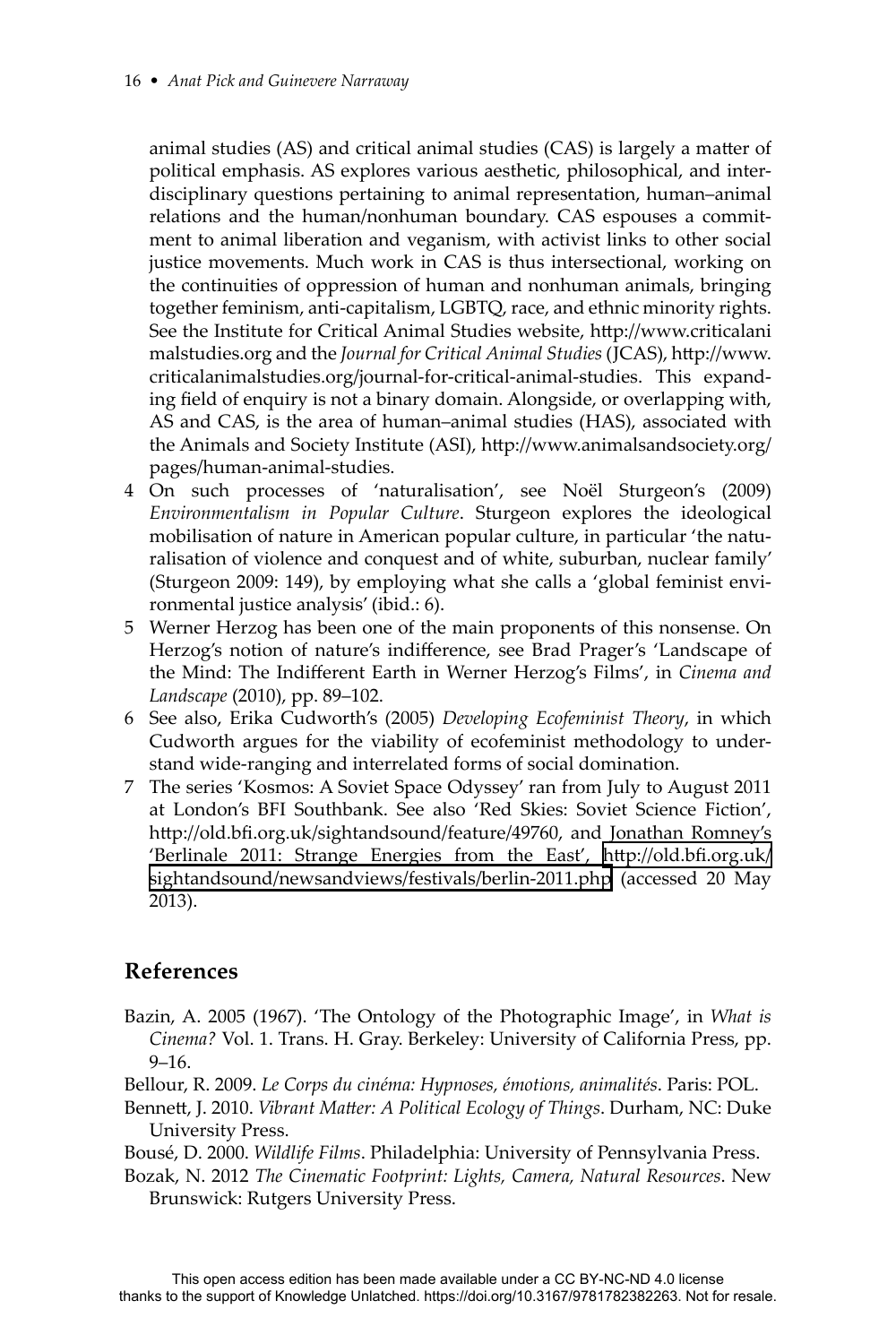Buell, L. 1995. *The Environmental Imagination: Thoreau, Nature Writing, and the Formation of American Culture*. Cambridge, MA: Harvard University Press. Burt, J. 2004. *Animals in Film*. London: Reaktion.

Calarco, M. 2009. 'Toward an Agnostic Animal Ethics', in P. Cavalieri, *The Death of the Animal*. New York: Columbia University Press, pp. 73–84.

- ———. 2012. 'Identity, Difference, Indistinction'. *The New Centennial Review* 11.2: pp. 41–60.
- Chris, C. 2006. *Watching Wildlife*. Minneapolis: University of Minnesota Press.
- Cubitt, S. 2005. *EcoMedia.* Amsterdam and New York: Rodopi.
- Cudworth, E. 2005. *Developing Ecofeminist Theory: The Complexity of Difference.* Basingstoke: Palgrave Macmillan.
- Haraway, D. 2008. *When Species Meet*. Minneapolis: University of Minnesota Press.
- Harper, G. and J. Rayner (eds). 2010. *Cinema and Landscape*. Bristol: Intellect.
- Hayles, N.K. 1995. 'Searching for Common Ground', in M.E. Soulé and G. Lease (eds), *Reinventing Nature? Responses to Postmodern Deconstruction.* Washington, DC: Island, pp. 47–63.
- Ingram, D. 2004. *Green Screen: Environmentalism and Hollywood Cinema.* Exeter: University of Exeter Press.
- Kracauer, S. 1997 (1960). *Theory of Film: The Redemption of Physical Reality*. Princeton: Princeton University Press.
- Lefebvre, M. (ed.). 2006. *Landscape and Cinema*. New York: Routledge.
- Lippit, A.M. 2000. *Electric Animal: Toward a Rhetoric of Wildlife*. Minneapolis: University of Minnesota Press.
- Macdonald, S. 2009. *Adventures of Perception: Cinema as Exploration. Essays/ Interviews*. Berkeley: University of California Press.
- McMahon, L. and M. Lawrence (eds). 2014 (forthcoming). *Animal Life and the Moving Image*. New York: Columbia University Press.
- Mehrotra, G. 2010. 'Toward a Continuum of Intersectionality: Theorizing for Feminist Social Work Scholarship'. *Affilia: Journal of Women and Social Work* 25.4: pp. 417–30.
- Mitman, G. 1999. *Reel Nature: American's Romance with Wildlife on Film*. Cambridge, MA: Harvard University Press.
- Molloy, C. 2013. 'Animal Cruelty and Reality Television: A Critical Review', in M. Brewster and C. Reyes (eds), *Animal Cruelty: A Multidisciplinary Approach to Understanding*. North Carolina: Carolina Academic Press.
- Murray, R.L. and J.K. Heumann (eds). 2009. *Ecology and Popular Film: Cinema on the Edge*. Albany: State University of New York.
- Nash, J.C. 2008. 'Rethinking Intersectionality'. *Feminist Review* 89: pp. 1–15.
- Pick, A. 2011. *Creaturely Poetics: Animality and Vulnerability in Literature and Film*. New York: Columbia University Press.
- Prager, B. 2007. *The Cinema of Werner Herzog: Aesthetic Ecstasy and Truth*. London: Wallflower.
- Rust, S., S. Mohani and S. Cubitt. 2012. *Ecocinema: Theory and Practice*. London: Routledge.
- Sturgeon, N. 2009. *Environmentalism in Popular Culture: Gender, Race, Sexuality, and the Politics of the Natural*. Tucson: University of Arizona Press.